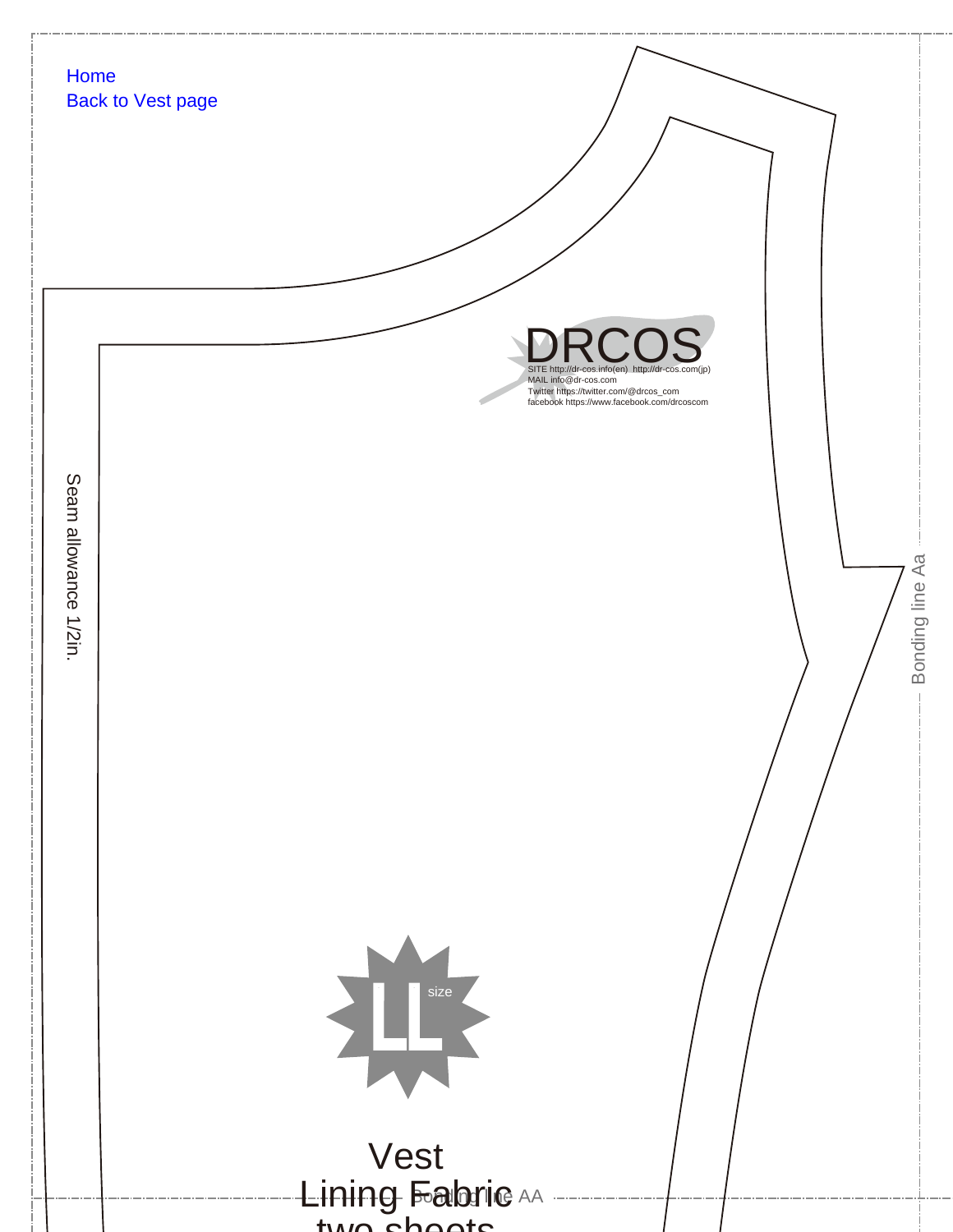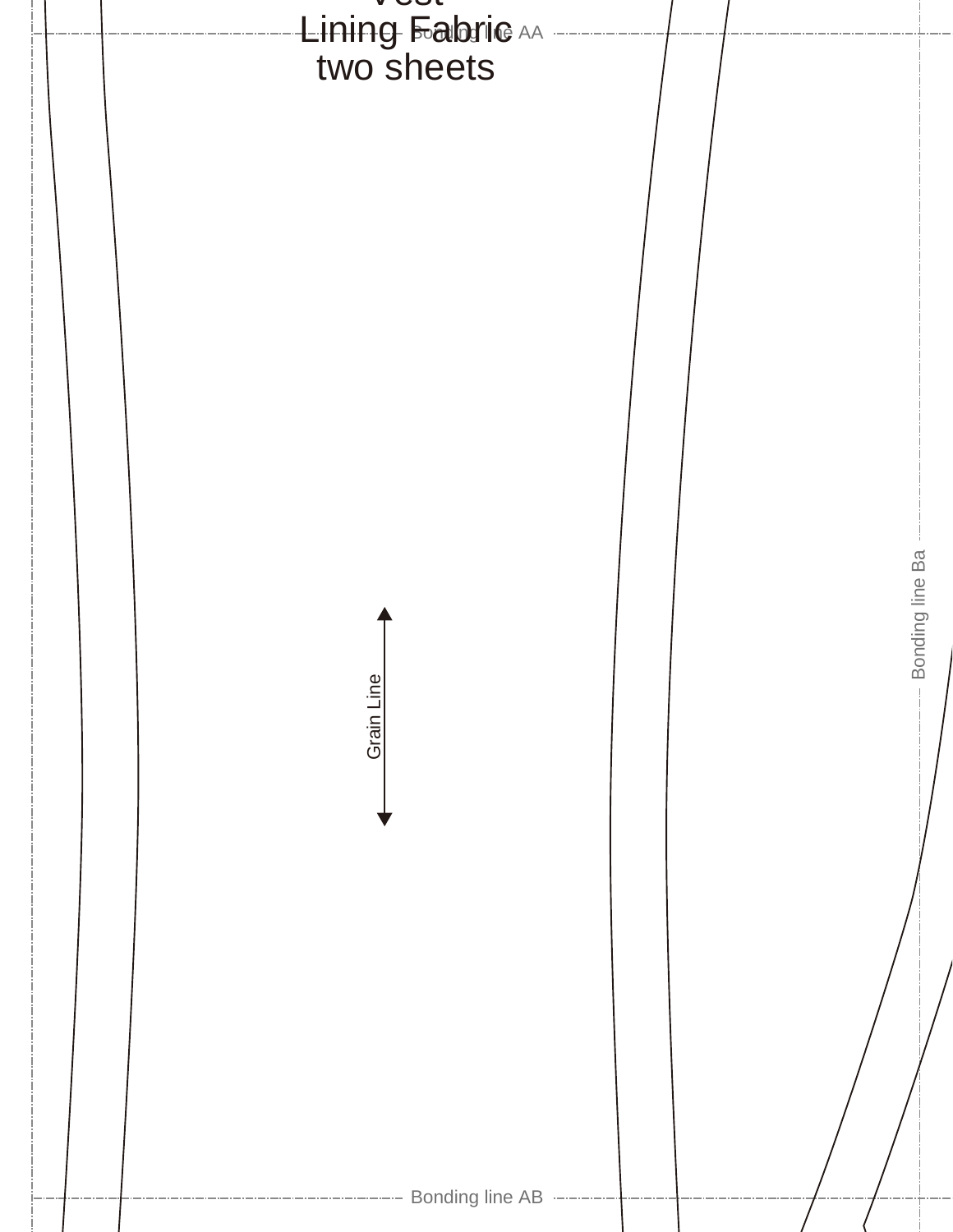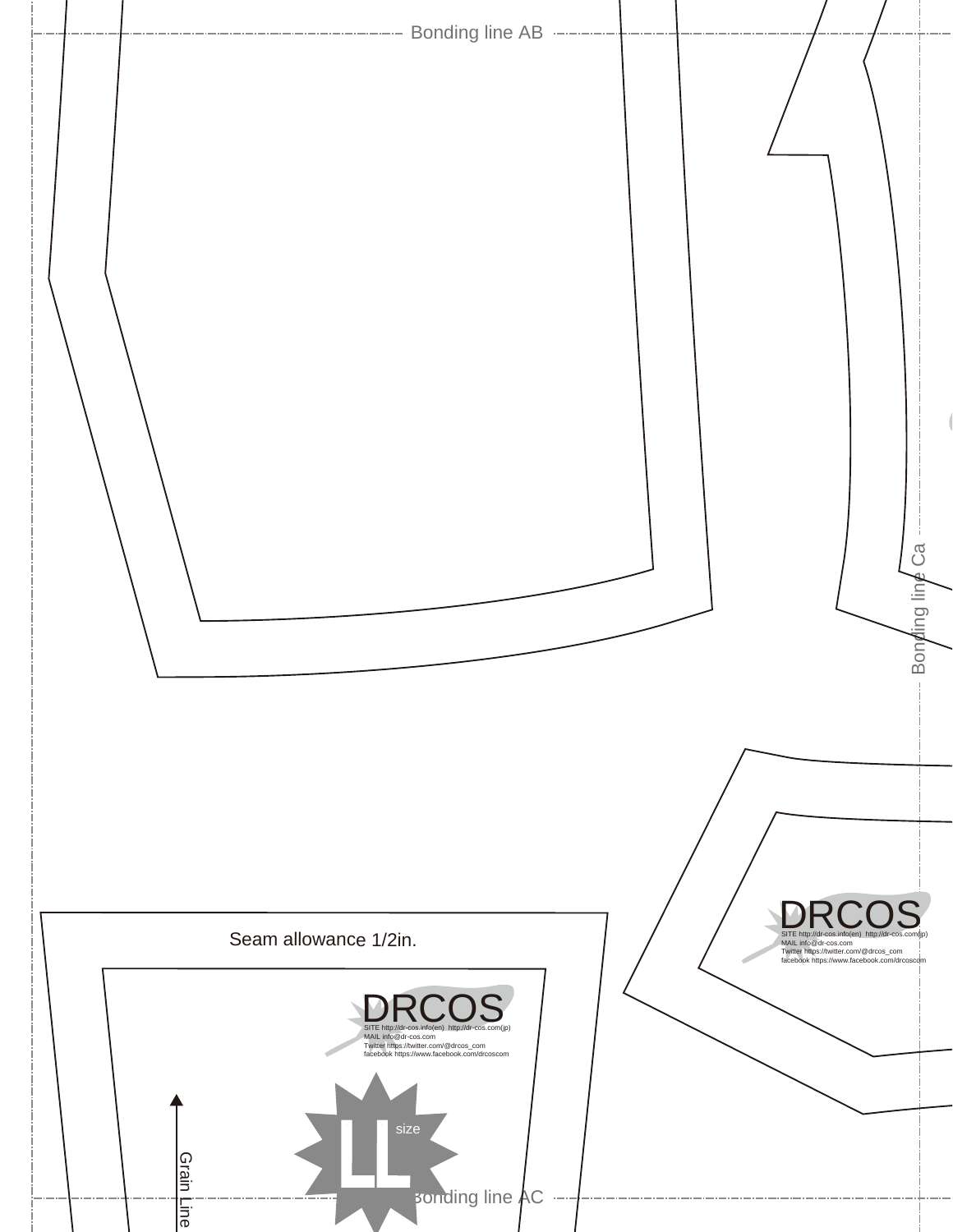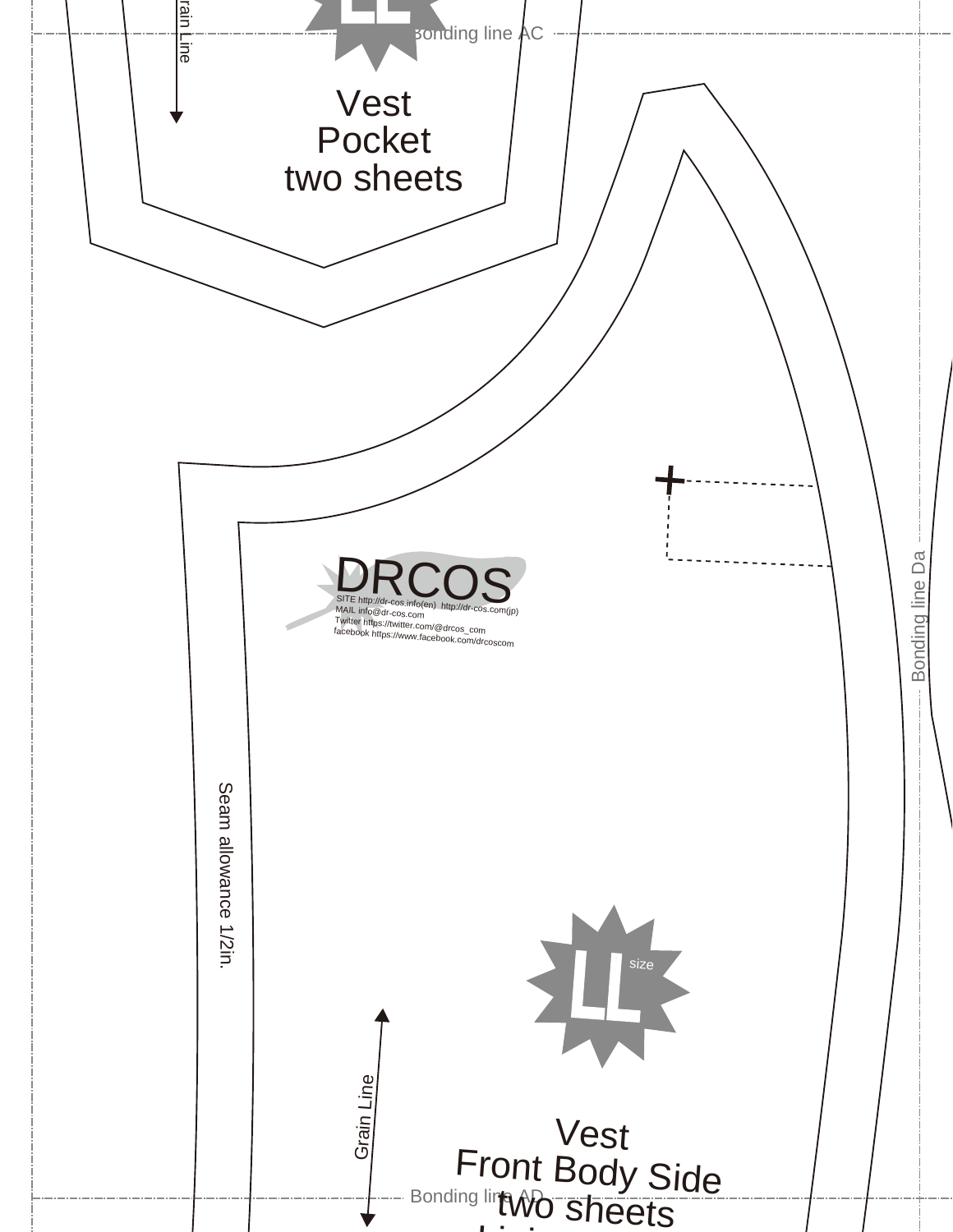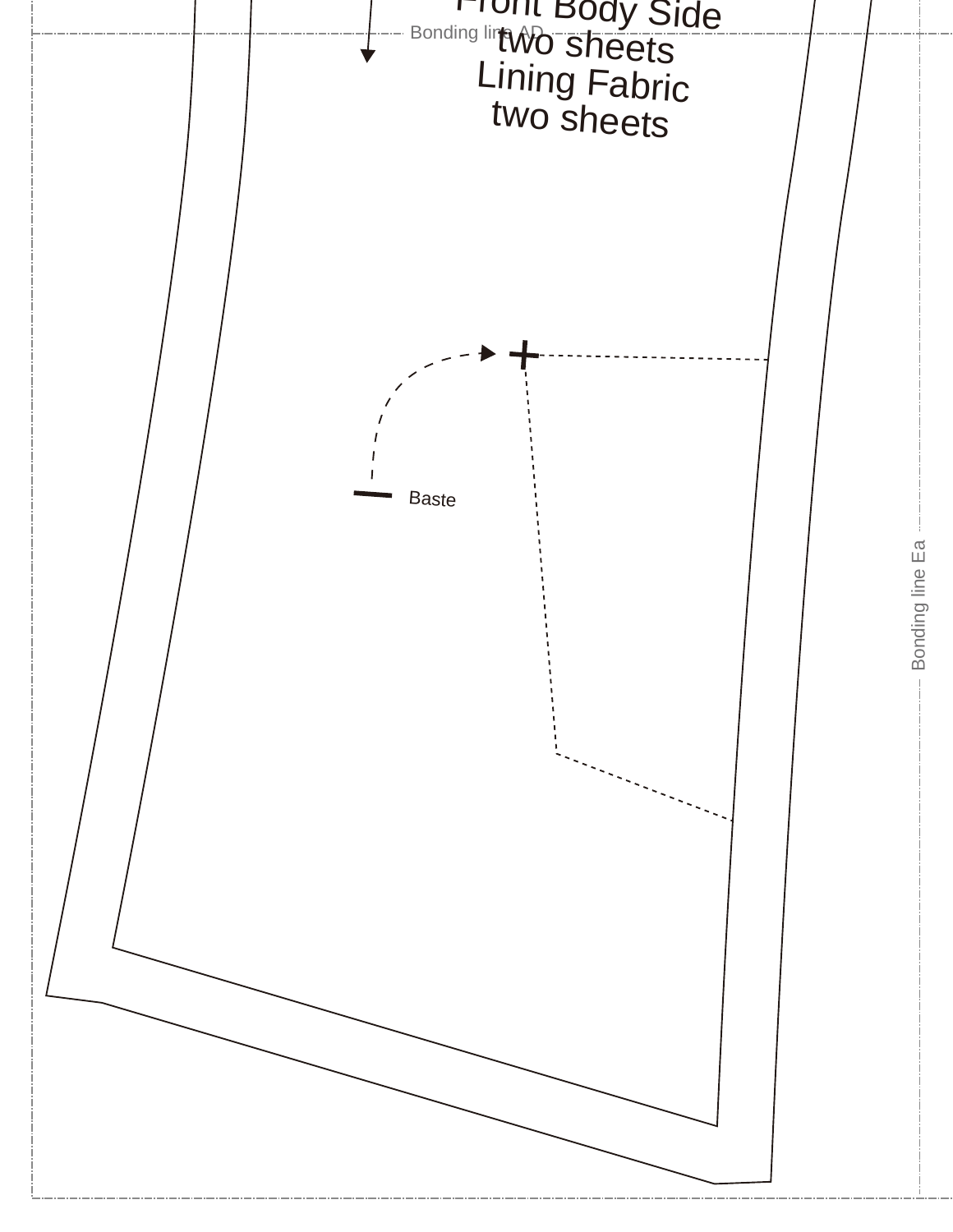![](_page_5_Picture_0.jpeg)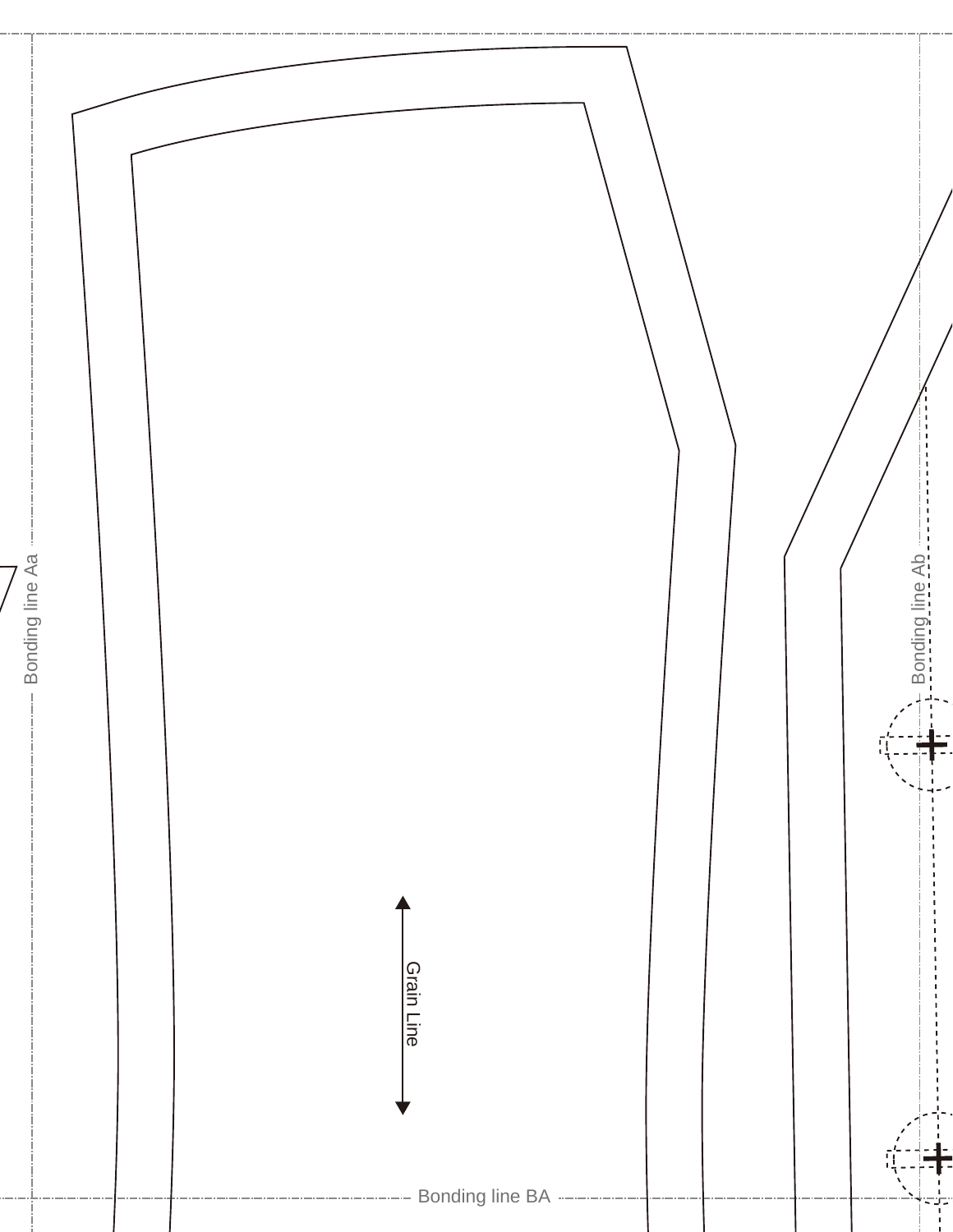![](_page_6_Figure_0.jpeg)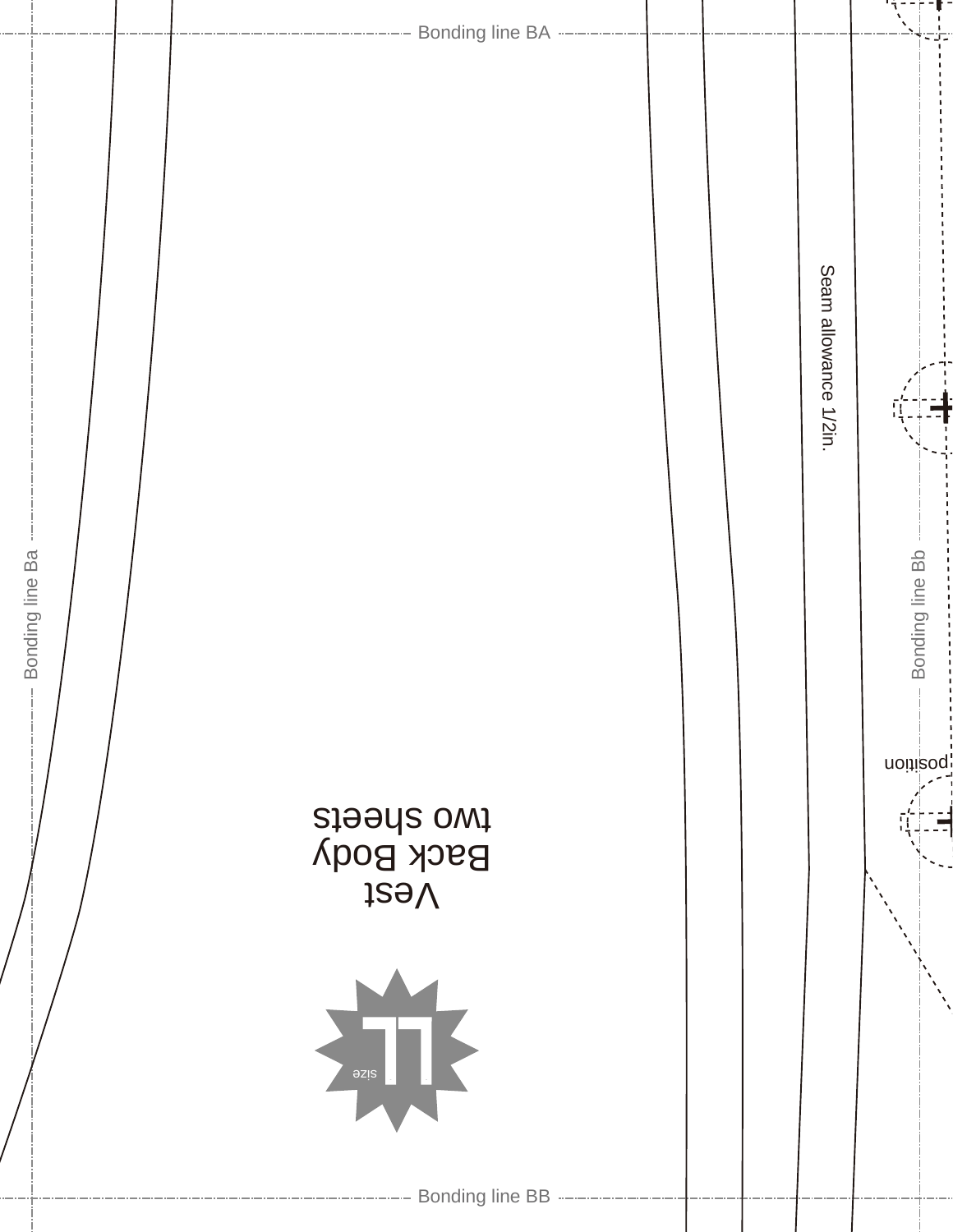![](_page_7_Figure_0.jpeg)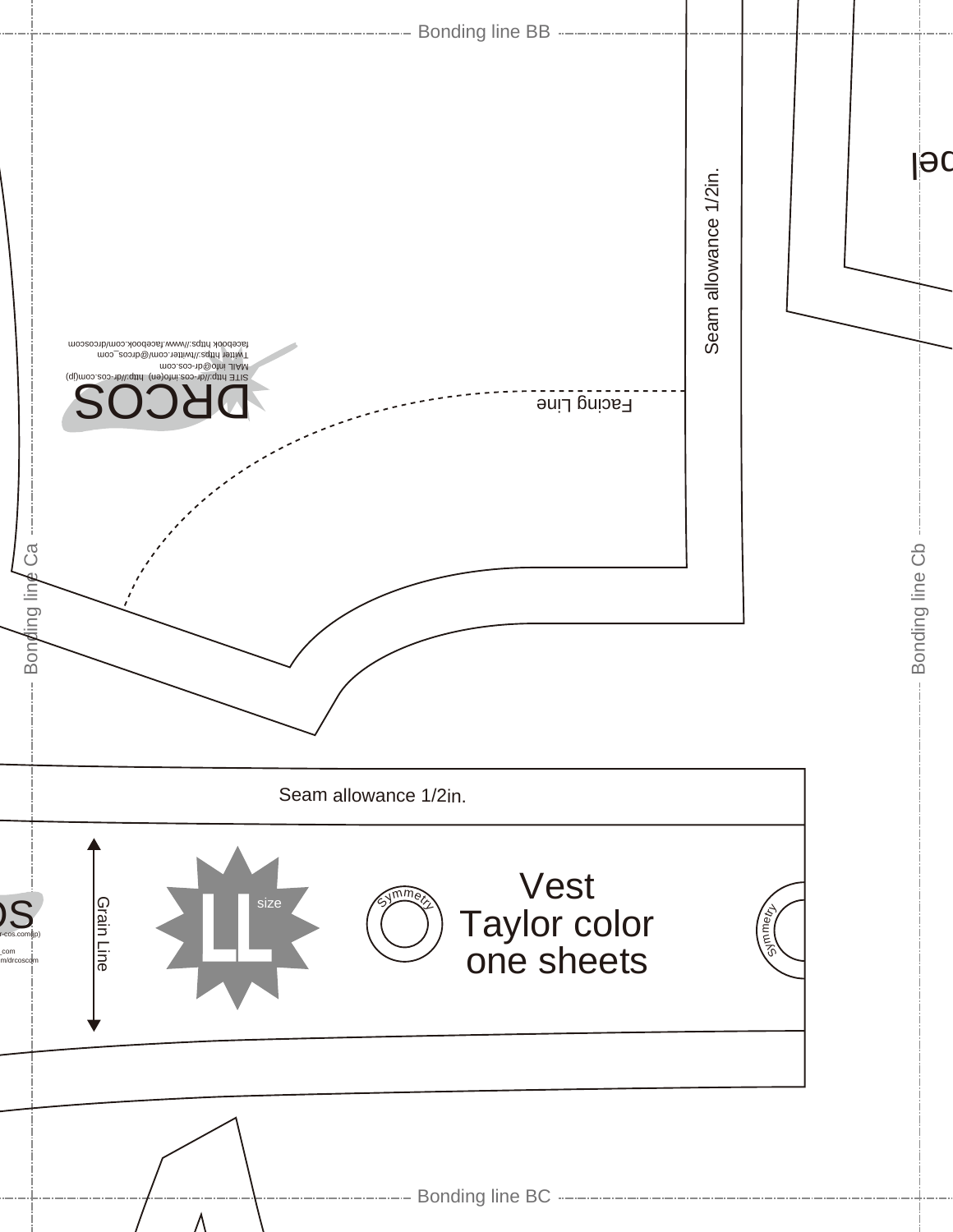![](_page_8_Picture_0.jpeg)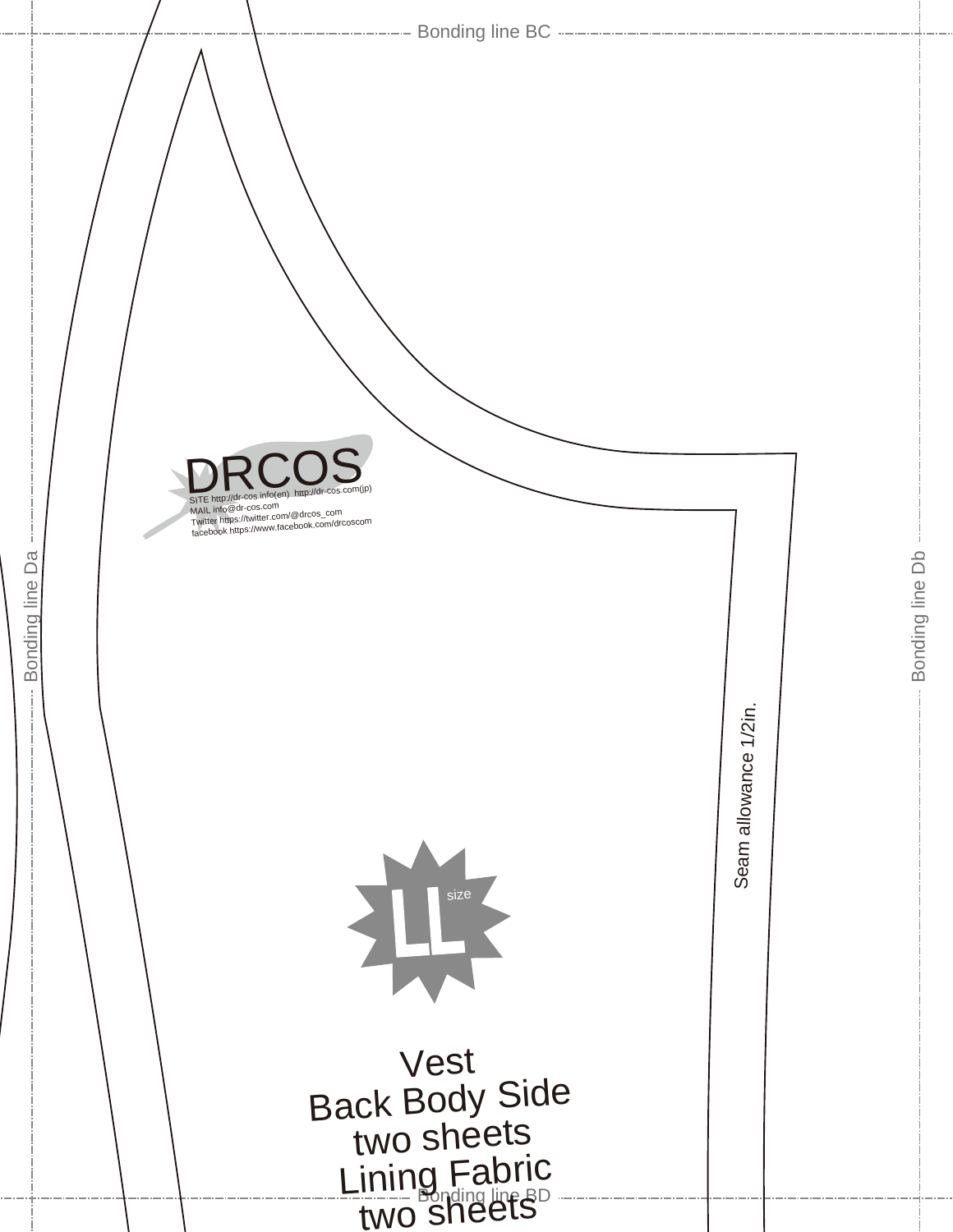![](_page_9_Picture_0.jpeg)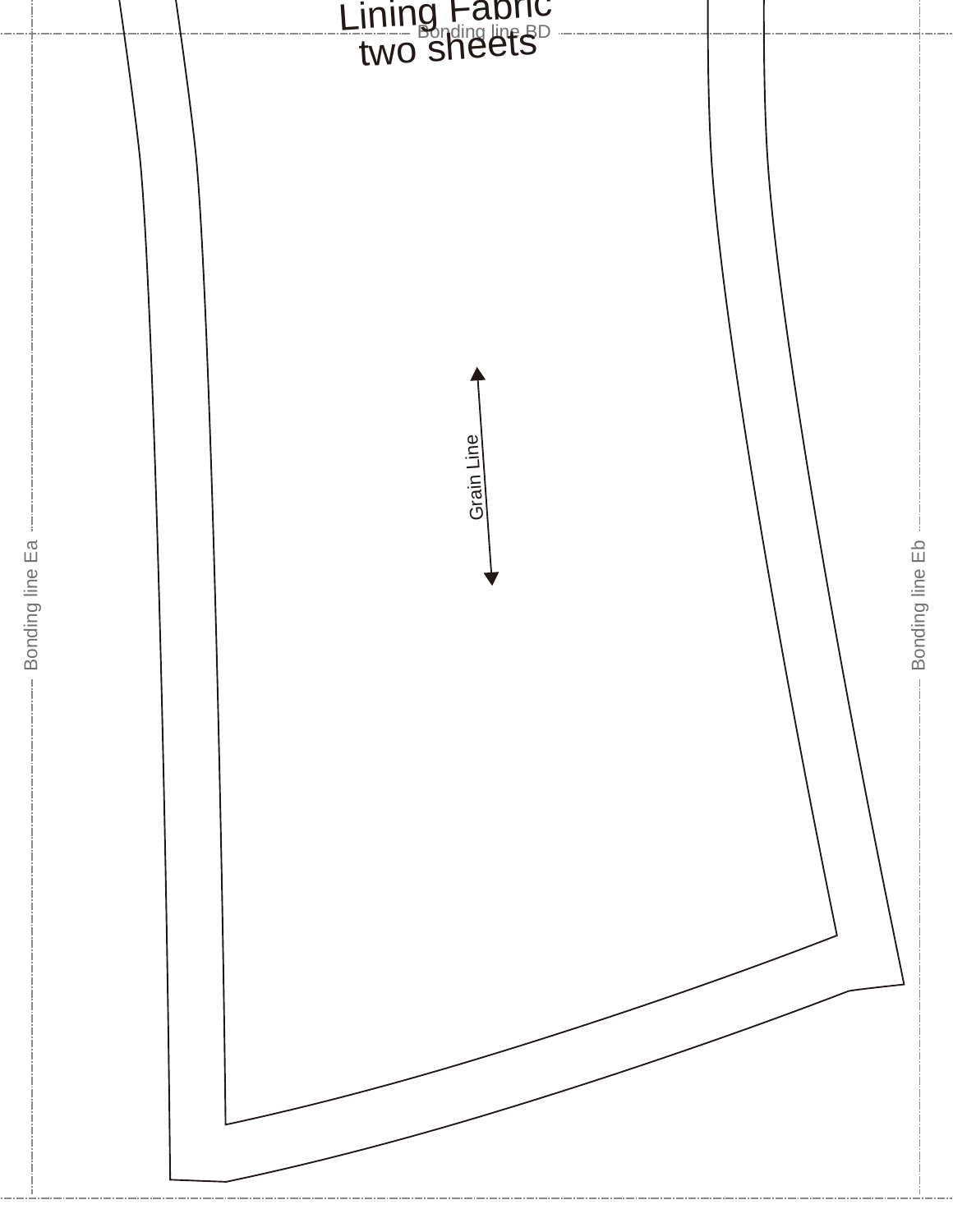![](_page_10_Figure_0.jpeg)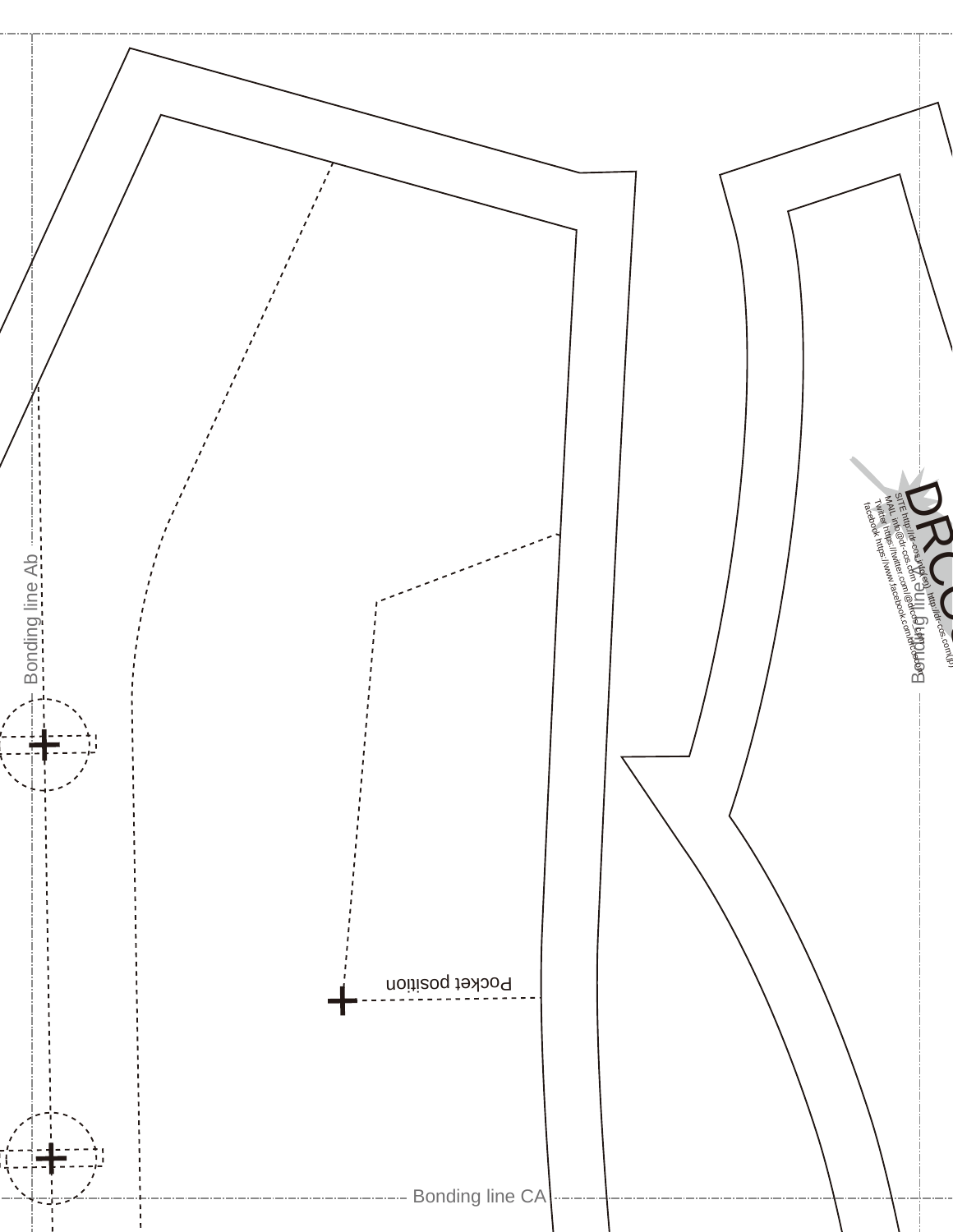![](_page_11_Figure_0.jpeg)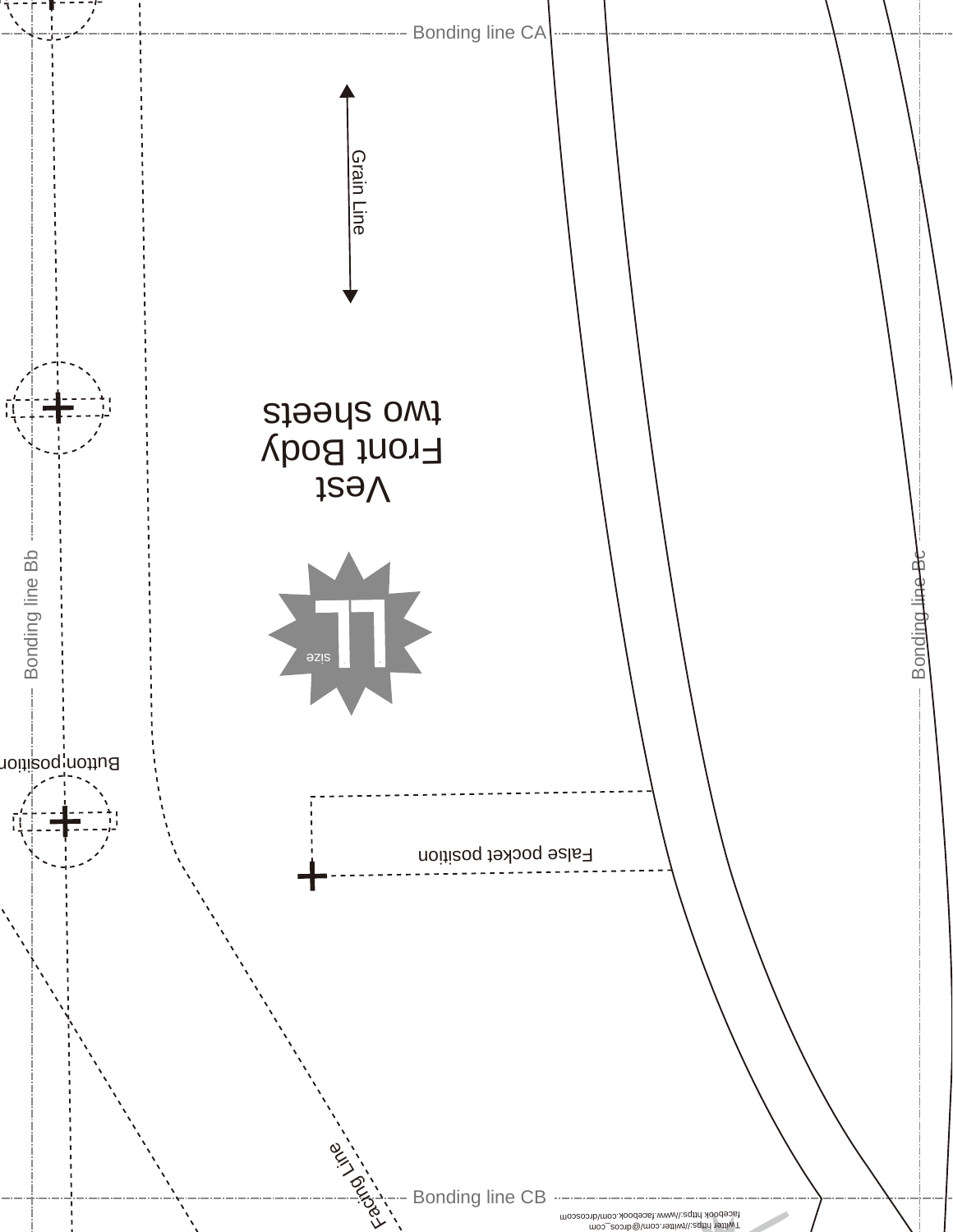![](_page_12_Figure_0.jpeg)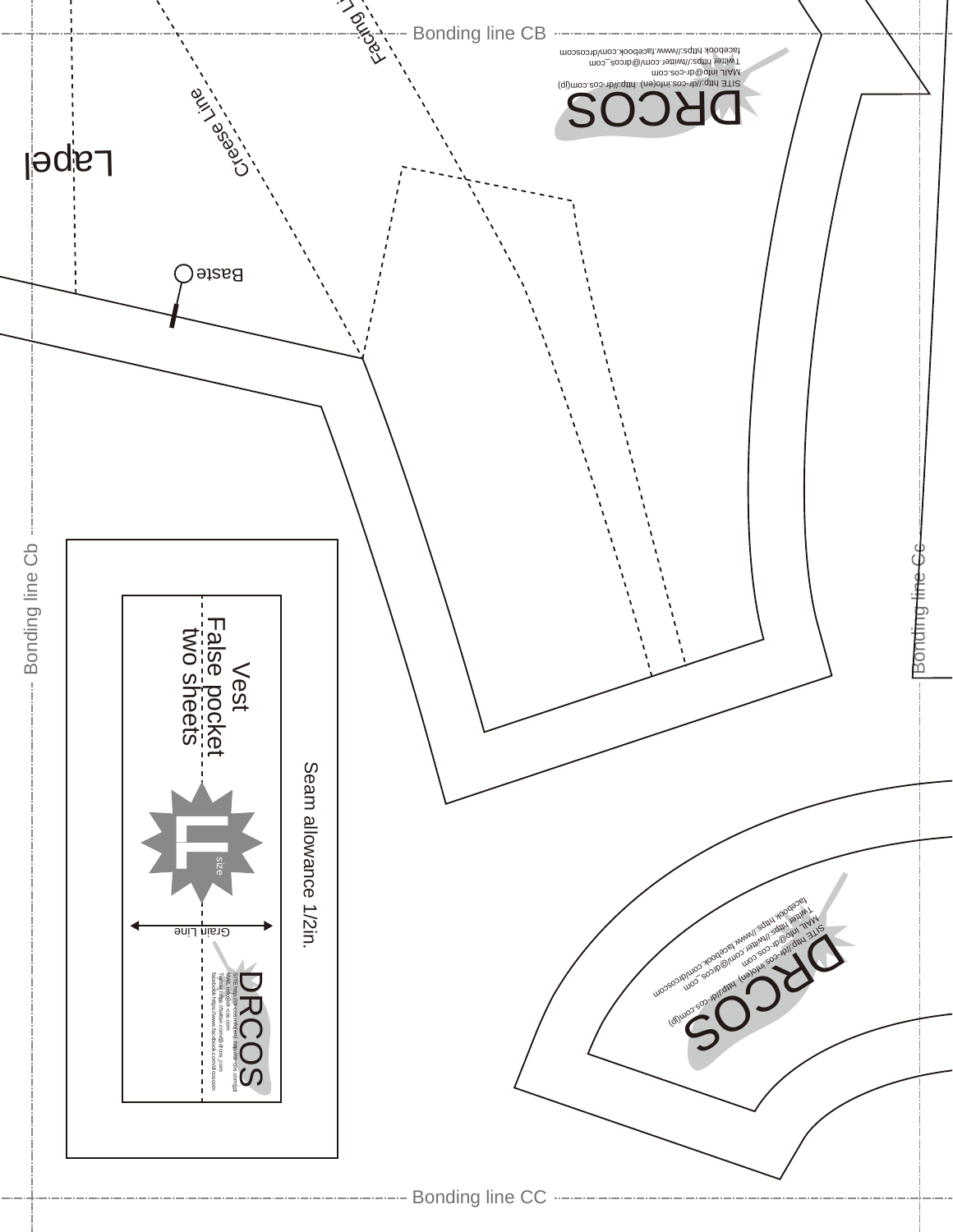![](_page_13_Picture_0.jpeg)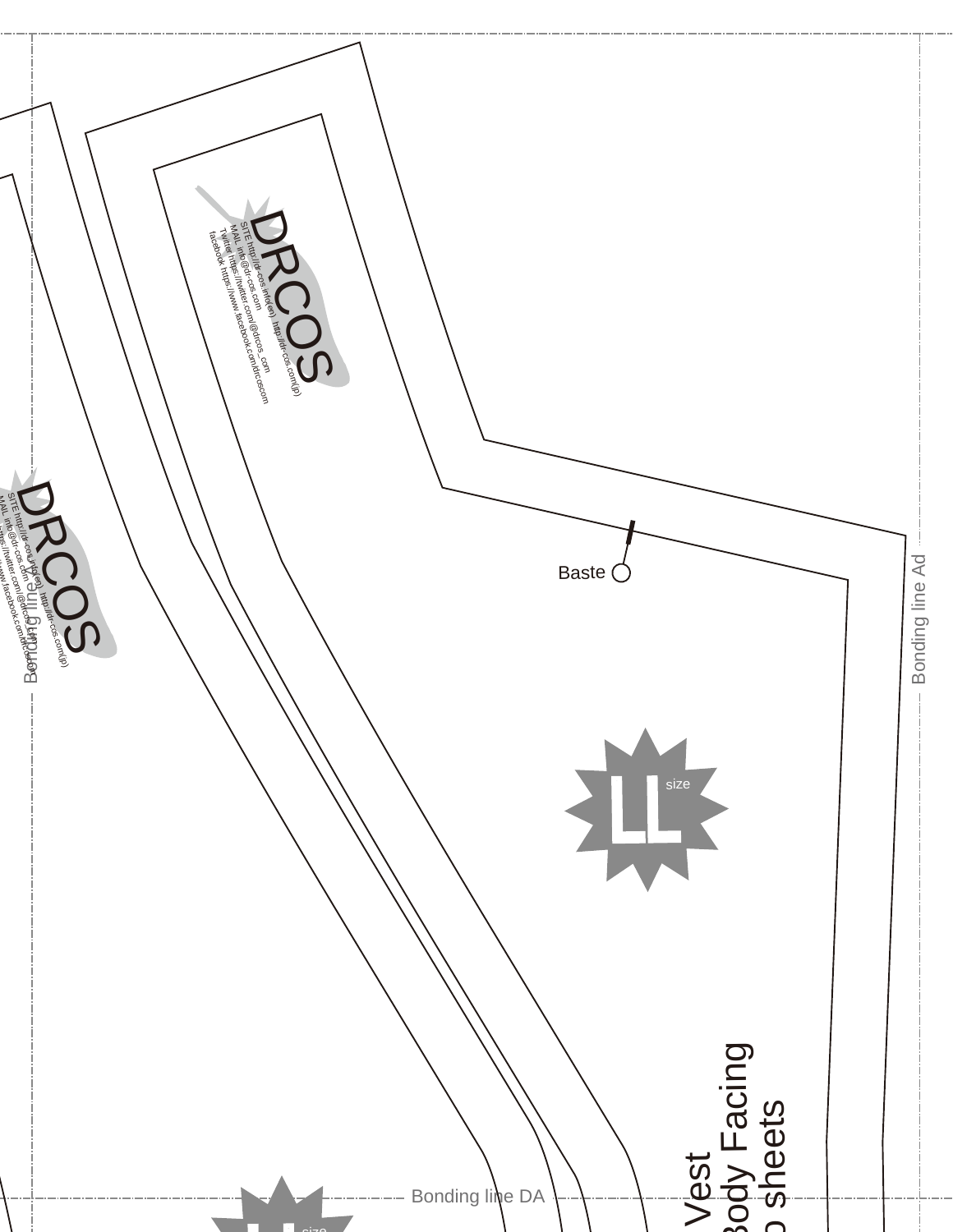![](_page_14_Figure_0.jpeg)